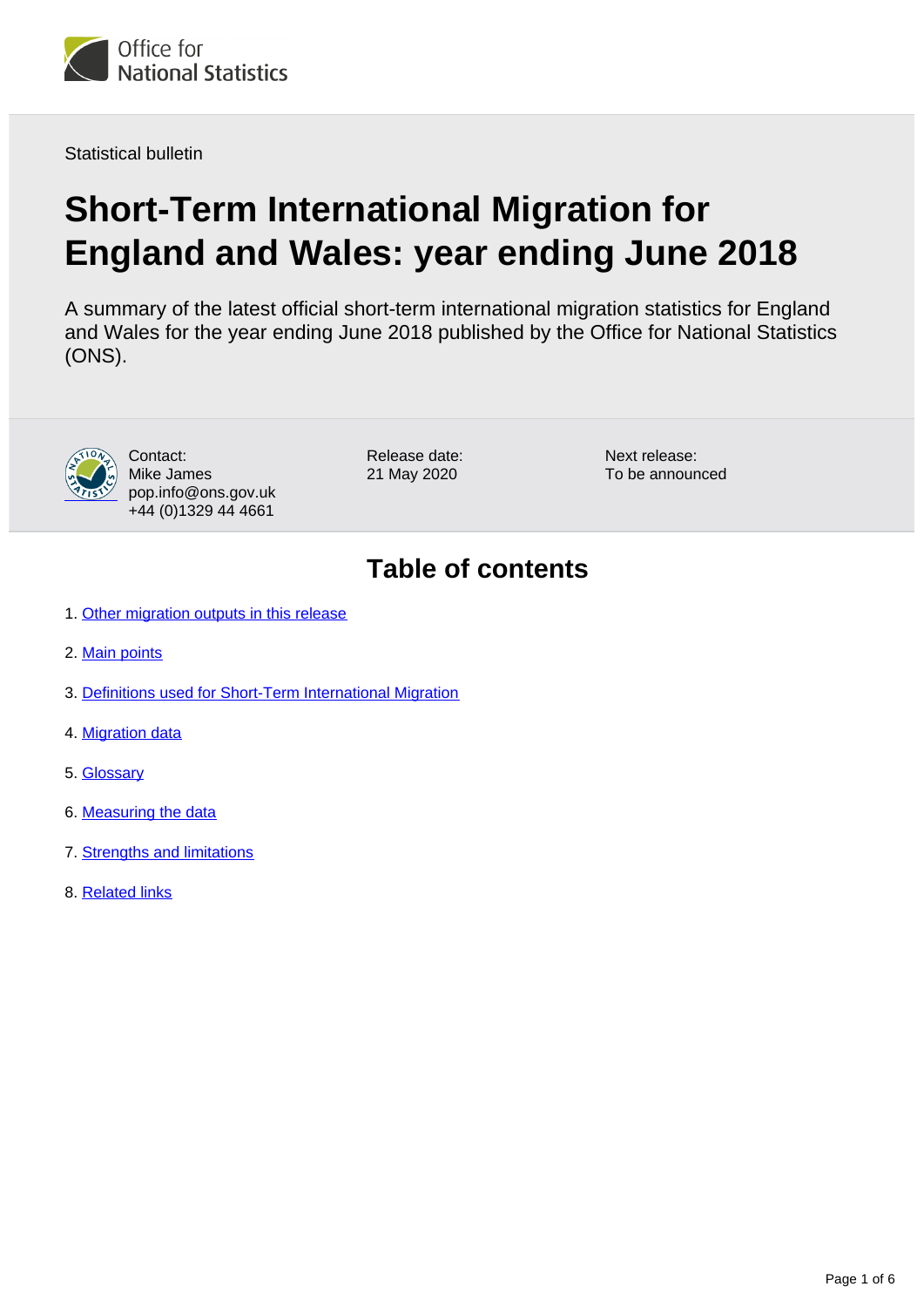### <span id="page-1-0"></span>**1 . Other migration outputs in this release**

Other international migration outputs released today (21 May 2020) can be found on the following pages:

- [Migration Statistics Quarterly Report, UK: May 2020](https://www.ons.gov.uk/peoplepopulationandcommunity/populationandmigration/internationalmigration/bulletins/migrationstatisticsquarterlyreport/may2020)
- [Population of the UK by country of birth and nationality: 2019](https://www.ons.gov.uk/peoplepopulationandcommunity/populationandmigration/internationalmigration/bulletins/ukpopulationbycountryofbirthandnationality/2019)

We have reduced the content of our Short-Term International Migration (STIM) publication to focus on our migration transformation work and the development of these statistics. Please see [Measuring the data](https://www.ons.gov.uk/peoplepopulationandcommunity/populationandmigration/internationalmigration/bulletins/shortterminternationalmigrationannualreport/yearendingjune2018#measuring-the-data) for more information.

# <span id="page-1-1"></span>**2 . Main points**

- Estimates of Short-Term International Migration (STIM) are available based on three definitions: "1 to 12 months" or "3 to 12 months" for all reasons and the UN definition of "3 to 12 months" for work or study only.
- Visits abroad for 1 to 12 months decreased from 3.1 million in the year ending June 2017 to 2.7 million in the year ending June 2018; this is attributable to a decrease in residents of England and Wales visiting friends or relatives.
- There were 1.1 million visits to England and Wales for 1 to 12 months; this was similar to levels seen in previous years, and visiting friends or relatives continued to be the main reason for a visit.
- The number of EU citizens coming to visit England and Wales for 1 to 12 months decreased from 500,000 in the year ending June 2017 to 393,000 in the year ending June 2018; this is attributable to a decrease in EU15 citizens coming to visit.
- The number of visits abroad for 1 to 12 months by non-EU residents decreased from 523,000 in the year ending June 2017 to 402,000 in the year ending June 2018; this is largely attributable to a decrease in non-EU citizens visiting friends or relatives.
- The number of visits abroad and visits to England and Wales for 3 to 12 months was broadly stable; most visits abroad can be attributed to holidays or visiting friends or relatives, whereas most visits to England and Wales can be attributed to study.
- Visits to England and Wales and visits abroad under the UN definition remained broadly stable, and study continued to be the main reason why people visited England and Wales.

#### **Data collection and COVID-19**

The data collection period was completed by August 2019 and is unaffected by the recent developments with the coronavirus (COVID-19); for further information, please see the [Office for National Statistics' \(ONS'\) public](https://www.ons.gov.uk/news/statementsandletters/covid19andtheproductionofstatistics)  [statement on COVID-19 and the production of statistics](https://www.ons.gov.uk/news/statementsandletters/covid19andtheproductionofstatistics).

Short-term international migration data from the ONS are based on a survey. It is not possible to survey all people coming to and leaving England and Wales, so these statistics are estimates based on a sample, not precise figures. It is best to review longer time series to assess migration trends.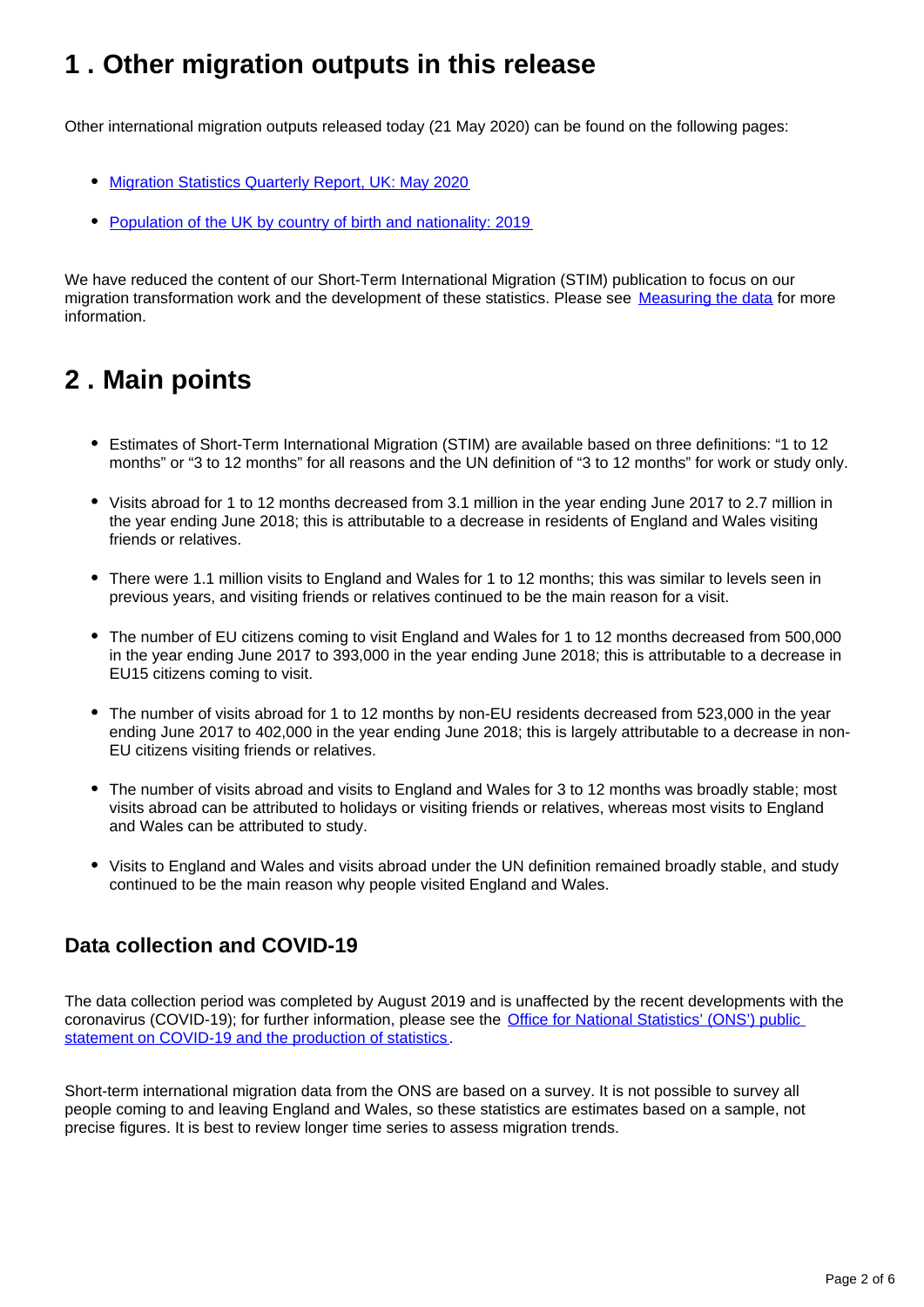### <span id="page-2-0"></span>**3 . Definitions used for Short-Term International Migration**

The Office for National Statistics (ONS) produces Short-Term International Migration (STIM) estimates for England and Wales based on three definitions:

- the UN's definition of a short-term migrant as being "a person who moves to a country other than that of his or her usual residence for a period of at least three months but less than a year (12 months), except in cases where the movement to that country is for the purposes of recreation, holiday, visits to friends or relatives, business, medical treatment or religious pilgrimage"
- 3 to 12 months all reasons for migration, which includes the UN definition and the categories "Business", "Holiday", "Visiting friends or relatives" and "Other".
- 1 to 12 months all reasons for migration, which includes the previous definition but for 1 to 12 months; as such, this definition captures more visits made for holidays and to visit friends or relatives

### <span id="page-2-1"></span>**4 . Migration data**

[Citizenship by main reason for migration – flows, England and Wales](https://www.ons.gov.uk/peoplepopulationandcommunity/populationandmigration/internationalmigration/datasets/shorttermmigrationestimatesforenglandandwalesstim01citizenshipbymainreasonformigrationflows)

Dataset STIM.01 | Released 21 May 2020

Estimates of Short-Term International Migration (STIM) to and from England and Wales are based on the International Passenger Survey (IPS). This dataset contains the nationality of short-term migrants by the primary purpose of their visit, by inflow and outflow.

# <span id="page-2-2"></span>**5 . Glossary**

#### **EU citizenship groups**

EU estimates exclude British citizens. Citizens of countries that were EU members prior to 2004, for example, France, Germany and Spain, are termed the EU15. Central and Eastern European countries who joined the EU in 2004, for example, Poland, are the EU8. EU2 comprises Bulgaria and Romania, which became EU members in 2007.

# <span id="page-2-3"></span>**6 . Measuring the data**

#### **Why we have reduced the content of this bulletin**

It is our mission to provide the best insights on population and migration using a range of new and existing data sources to meet the needs of our users. This is increasingly important in a rapidly changing policy context where we know our users need better evidence to support decision-making at both national and local levels.

We have long acknowledged that the [International Passenger Survey \(IPS\),](https://www.ons.gov.uk/surveys/informationforhouseholdsandindividuals/householdandindividualsurveys/internationalpassengersurvey) which underpins our existing [international migration estimates](https://www.ons.gov.uk/peoplepopulationandcommunity/populationandmigration/internationalmigration/bulletins/migrationstatisticsquarterlyreport/previousReleases), has been stretched beyond its original purpose and that we need to consider all available sources to fully understand international migration.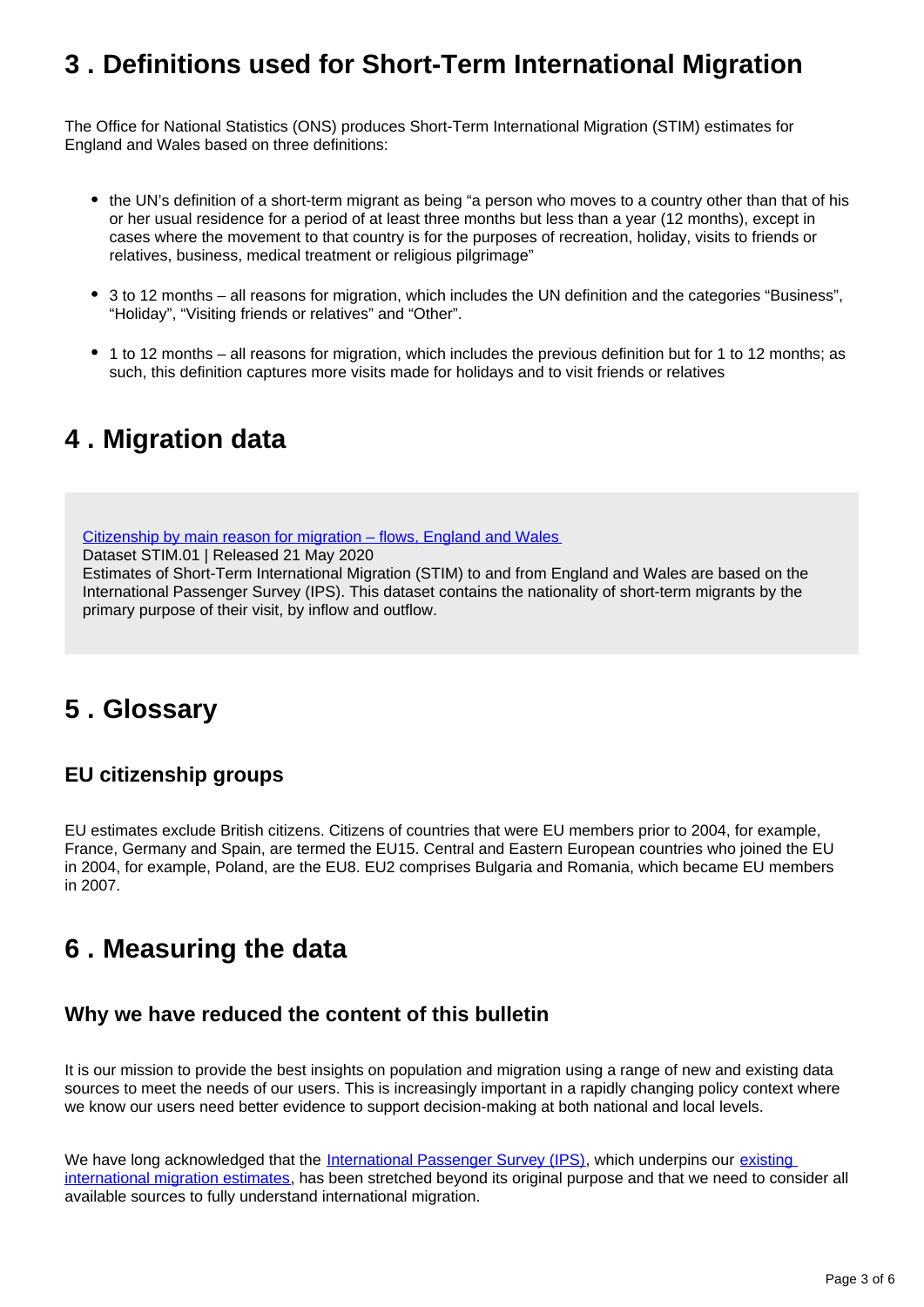So far on our transformation journey, we have focused on developing preliminary adjustments for Long-Term International Migration (LTIM). We are beginning to explore how we can develop measurements of Short-Term International Migration (STIM) estimates as part of our transformation programme.

We have recently undertaken a series of engagement exercises to understand user needs of our STIM estimates. On the whole, users were keen that high-level national estimates were still available and therefore were supportive of proposals to reduce the content of the STIM estimates to allow greater focus on our transformation work and development of these statistics.

As a result, in this release we have updated the estimates for [Table STIM.01](https://www.ons.gov.uk/peoplepopulationandcommunity/populationandmigration/internationalmigration/datasets/shorttermmigrationestimatesforenglandandwalesstim01citizenshipbymainreasonformigrationflows) only.

We welcome any thoughts you have on the development of STIM estimates in the future. If you would like to get in touch, please contact us by email at pop.info@ons.gov.uk.

#### **The impact of the coronavirus (COVID-19) on our future statistics**

Because of the current situation around the coronavirus (COVID-19), the IPS – which underpins our existing range of international migration statistics – has been suspended. This will impact future releases of these statistics.

As a result, we have now revised our approach for transforming migration statistics this year. We will update our users as we make progress in understanding how we can measure short-term international migration in light of these recent changes.

Information on the impact of COVID-19 on our long-term migration statistics is available in our latest update report on [population and migration statistics transformation,](https://www.ons.gov.uk/peoplepopulationandcommunity/populationandmigration/internationalmigration/articles/transformationofthepopulationandmigrationstatisticssystemoverview/2019-06-21) published on 21 May 2020.

#### **Producing Short-Term International Migration estimates**

STIM estimates are produced directly from the IPS at the end of the person's stay in the country, so measure actual migration behaviours. This differs from the estimates of [LTIM](https://www.ons.gov.uk/peoplepopulationandcommunity/populationandmigration/internationalmigration/datasets/migrationstatisticsquarterlyreportprovisionallongterminternationalmigrationltimestimates) published in the Migration Statistics Quarterly [Report \(MSQR\),](https://www.ons.gov.uk/peoplepopulationandcommunity/populationandmigration/internationalmigration/bulletins/migrationstatisticsquarterlyreport/latest) where people are interviewed at the start of their stay and defined as long-term migrants by their intended length of stay.

To help improve timeliness, we publish [provisional STIM estimates](https://www.ons.gov.uk/peoplepopulationandcommunity/populationandmigration/internationalmigration/methodologies/methodologytoestimateshortterminternationalmigrationforenglandandwales), which use 18 months of final IPS data and six months of provisional data. The provisional estimates are then updated the following year.

To be included as a short-term international immigrant to England and Wales under any of these definitions, a person must have been usually resident outside the UK for 12 months or more (these tend to be foreign citizens but can include British citizens). Similarly, a short-term international emigrant from England and Wales must have been usually resident in the UK for 12 months or more prior to leaving (these tend to be British citizens but can include foreign citizens).

Adding together LTIM and STIM estimates does not provide a reliable measure of all immigration to and emigration from the UK within a specific time period. This is because: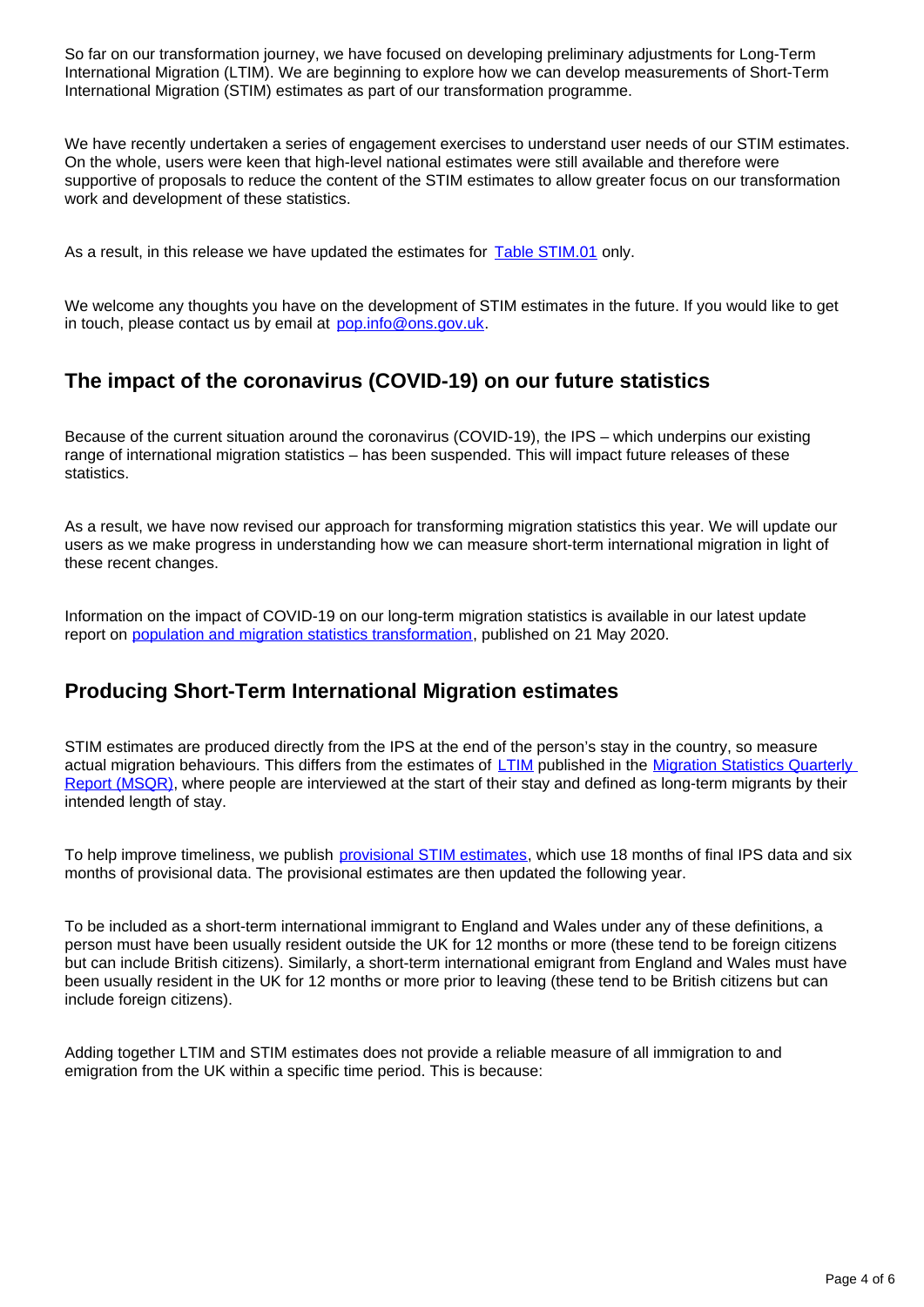- short-term immigration flows are based on journeys to England and Wales, not the movement of people into and out of the UK, and have methodological differences from LTIM flows
- it is possible for someone to be both a long-term and short-term migrant in a given period
- STIM estimates are based on actual migration behaviours, whereas LTIM uses migrants' intentions to infer their length of stay

Although they cannot be added together to provide one single measure of international migration, LTIM and STIM estimates of immigration and emigration should be considered alongside and in the context of each other. These estimates represent different people migrating for different reasons, but they can help to provide an overall picture of international migration.

#### **International Passenger Survey – imbalance and discontinuity work**

We completed work to transfer the IPS from paper questionnaires to tablet computer-based data collection in April 2018, following a phased roll-out that began in September 2017.

The use of tablets has enabled us to improve the quality of the IPS data collected. However, we worked with academic experts and the Office for National Statistics (ONS) Methodology team to produce a method for detecting any discontinuities (that is, step changes in the time series) that may have arisen as a result of this change. Analysis of the outputs found no statistically significant impact on international migration estimates.

Methodological changes have also been developed for the estimates of international visitors in the IPS. These are weighting adjustments to address concerns about the imbalance (that is, large differences in numbers) in the IPS between the estimates of numbers of visitors arriving and departing, for some nationalities. The new method has been developed in consultation with users and methodological experts and will be implemented in the IPS [overseas travel and tourism](https://www.ons.gov.uk/peoplepopulationandcommunity/leisureandtourism/bulletins/overseastravelandtourism/previousReleases) statistics due to be published on 22 May 2020. The improved method has been used to produce final estimates of travel and tourism statistics for 2019 and a revised back series for the period 2009 to 2018. These changes have not been implemented for the IPS data used to produce the estimates of STIM. Further work is required to review the impact of these methodological changes on the STIM estimates and will be considered as part of our wider transformation programme for migration statistics.

The changes in data collection methods and methodological changes were set out in [this statement](https://www.ons.gov.uk/peoplepopulationandcommunity/leisureandtourism/methodologies/upcomingmethodologicalimprovementstooverseastravelandtourismestimates), published on 18 March 2020.

### <span id="page-4-0"></span>**7 . Strengths and limitations**

#### **Accuracy of short-term migration estimates**

Surveys gather information from a sample of people from a population. It is not possible to ask every person travelling in and out of the country to fill out a survey. This means we have to estimate total changes, which can be affected by the group of people we sample. We use [confidence intervals](https://www.ons.gov.uk/methodology/methodologytopicsandstatisticalconcepts/uncertaintyandhowwemeasureit#confidence-interval) to measure uncertainty around the estimate. Users are advised to be cautious when making inferences from estimates with relatively large confidence intervals.

The [International migration statistics first time user guide](https://www.ons.gov.uk/peoplepopulationandcommunity/populationandmigration/internationalmigration/methodologies/migrationstatisticsfirsttimeuserguideglossaryandlistofproducts) summarises the reliability of the international migration estimates. For further information on confidence intervals, the accuracy of these statistics, comparing different data sources, and the difference between provisional and final figures, please see International migration [methodology.](https://www.ons.gov.uk/peoplepopulationandcommunity/populationandmigration/internationalmigration/methodologies/internationalmigrationmethodology)